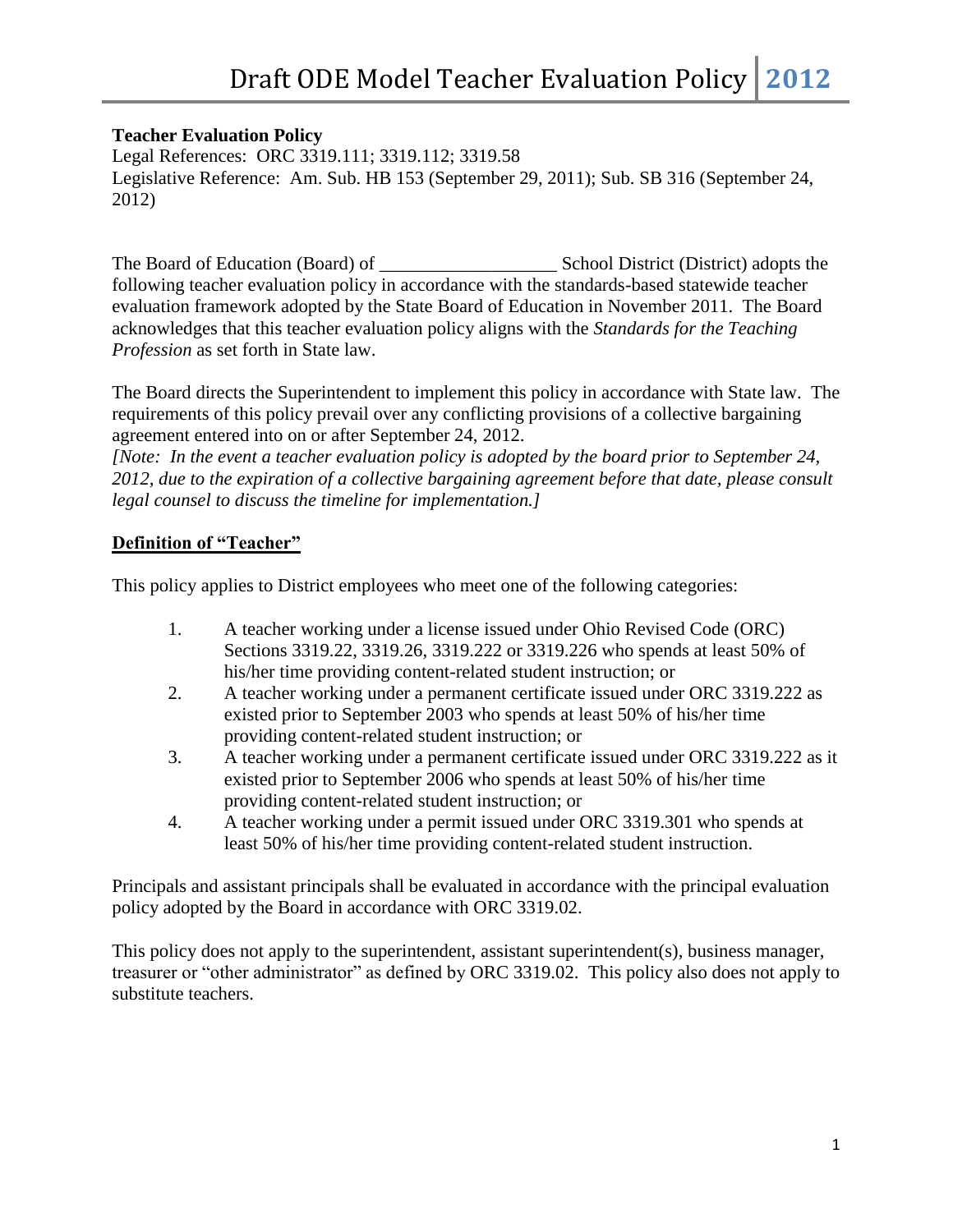## **Assigning an Effectiveness Rating**

Each evaluation will result in an effectiveness rating of "Accomplished," "Proficient," "Developing," or "Ineffective." An effectiveness rating is based on the following two categories: 1) Teacher Performance; and 2) Student Growth Measures. Fifty percent (50%) of the evaluation will be attributed to teacher performance and fifty-percent (50%) will be attributed to multiple measures of student growth.

Teacher Performance and Student Growth Measures ratings shall be combined to reach the summative teacher effectiveness rating. The Evaluation Matrix is attached hereto as Exhibit A and incorporated herein.

The Board shall annually submit to the Ohio Department of Education (ODE), in accordance with ODE guidelines, the number of teachers assigned an effectiveness rating, aggregated by the teacher preparation programs from which, and the years in which, the teachers graduated.

### **Calculating Teacher Performance**

Teacher Performance is evaluated during the two cycles of formal observations and periodic classroom walkthroughs. Fifty-percent (50%) of the effectiveness rating will be attributed to Teacher Performance through a holistic process based upon the following *Ohio Standards for the Teaching Profession* and training for credentialed evaluators:

- 1. Understanding Student Learning and Development and Respecting the Diversity of the Students they Teach;
- 2. Understanding the Content Area for which they have Instructional Responsibility;
- 3. Understanding and Using Varied Assessment to Inform Instruction, Evaluate and Ensure Student Learning;
- 4. Planning and Delivering Effective Instruction that Advances Individual Student Learning;
- 5. Creating Learning Environments that Promote High Levels of Learning and Student Achievement;
- 6. Collaborating and Communicating with Students, Parents, Other Educators, District Administrators and the Community to Support Student Learning; and
- 7. Assuming Responsibility for Professional Growth, Performance and Involvement.

The Superintendent/designee shall select or develop, in consultation with teachers, evaluation tools to be used in calculating the Teacher Performance fifty-percent (50%), which must be aligned to the *Ohio Standards for the Teaching Profession* and the Ohio Teacher Evaluation System Performance Rubric.

*[Note: Once the evaluation tools are selected or developed per this paragraph, the evaluation tools should be identified and explained in the policy here (or in a Board regulation or procedure incorporated herein):*

| Insert explanation of evaluation tools |  |
|----------------------------------------|--|
| selected locally:                      |  |
|                                        |  |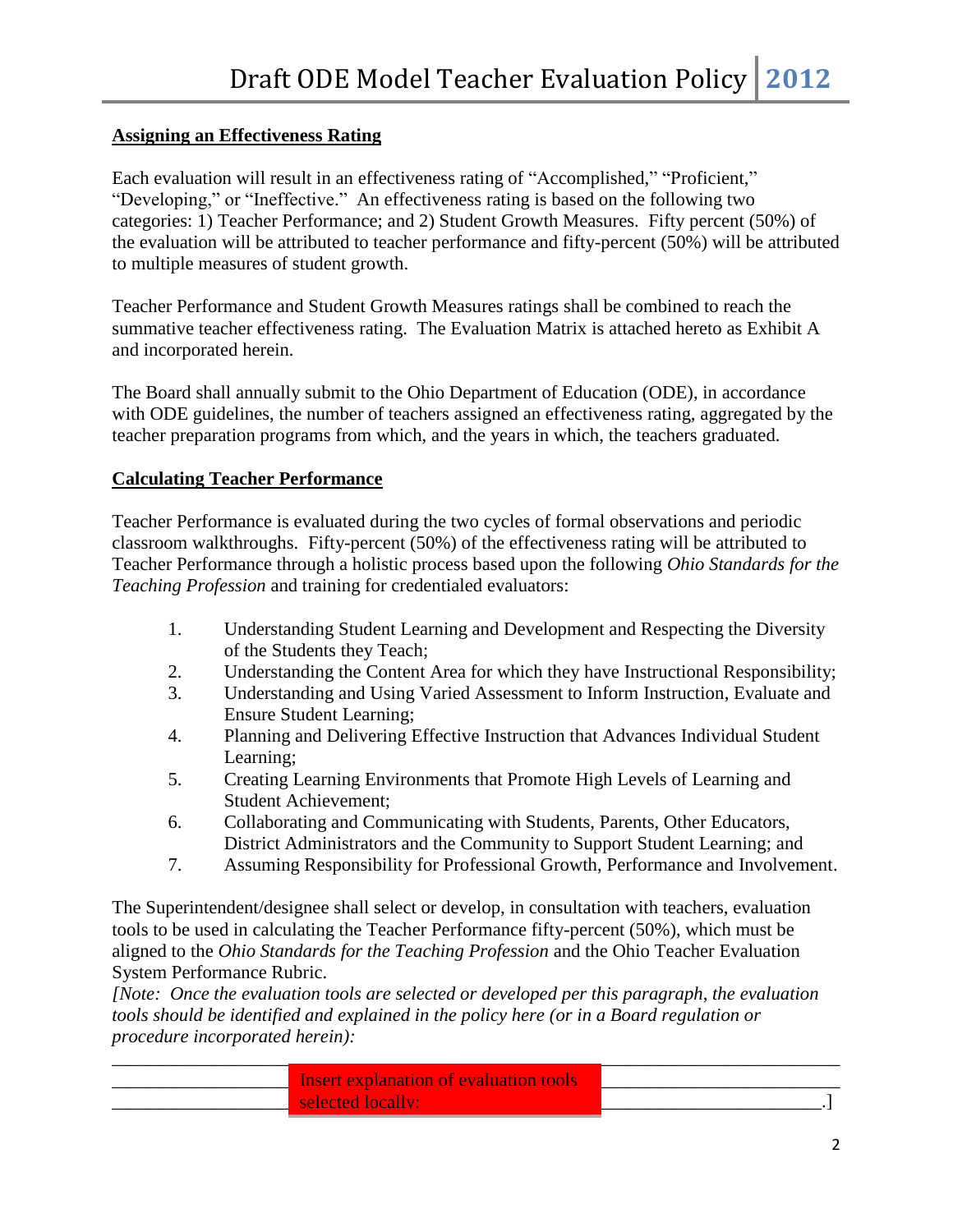### **Calculating Student Growth Measures**

For purposes of the Ohio Teacher Evaluation System (OTES), "student growth" means the change in student achievement for an individual student between two or more points in time. This component of the evaluation includes some combination of the following: 1) Teacher-level Value-Added Data; 2) ODE-Approved Assessments; and/or 3) Locally-determined Measures.

- 1. Teacher-level Value-Added: "Value-Added" refers to the value-added methodology provided by ODE. Where value-added data for grades 4-8 for English language arts and mathematics exists (via state–provided assessments), value-added data must be one of the multiple measures used in calculating student growth.
- 2. ODE Approved List of Assessments: Assessments, if utilized by the district, must be included as one of the multiple measures of student growth. Assessments utilized must be included when calculating the fifty percent (50%) attributed to student growth measures. The Superintendent/designee, in consultation with teachers and subject to Board approval, will utilize the assessments on the approved list as he/she deems necessary and appropriate.
- 3. Locally-determined Measures: For courses of instruction in which neither teacher level value-added data nor ODE-approved assessments are available, the Superintendent/designee, in consultation with teachers and subject to Board approval, shall establish a process in accordance with ODE guidance to create Student Learning Objectives (SLOs) to measure student growth in the courses of instruction.

*[Note—Boards should identify in this policy (or in a Board regulation or procedure incorporated herein) the percentages the District will attribute to Teacher-level Value-Added, ODE-Approved Assessments and Locally-determined Measures.* 



In the calculation for student academic growth, a student who has sixty or more excused and/or unexcused absences for the school year will not be included.

Data from these multiple measures will be scored on five levels in accordance with ODE guidance and converted to a score in one of three levels of student growth: 1) "Above"; 2) "Expected"; and 3) "Below."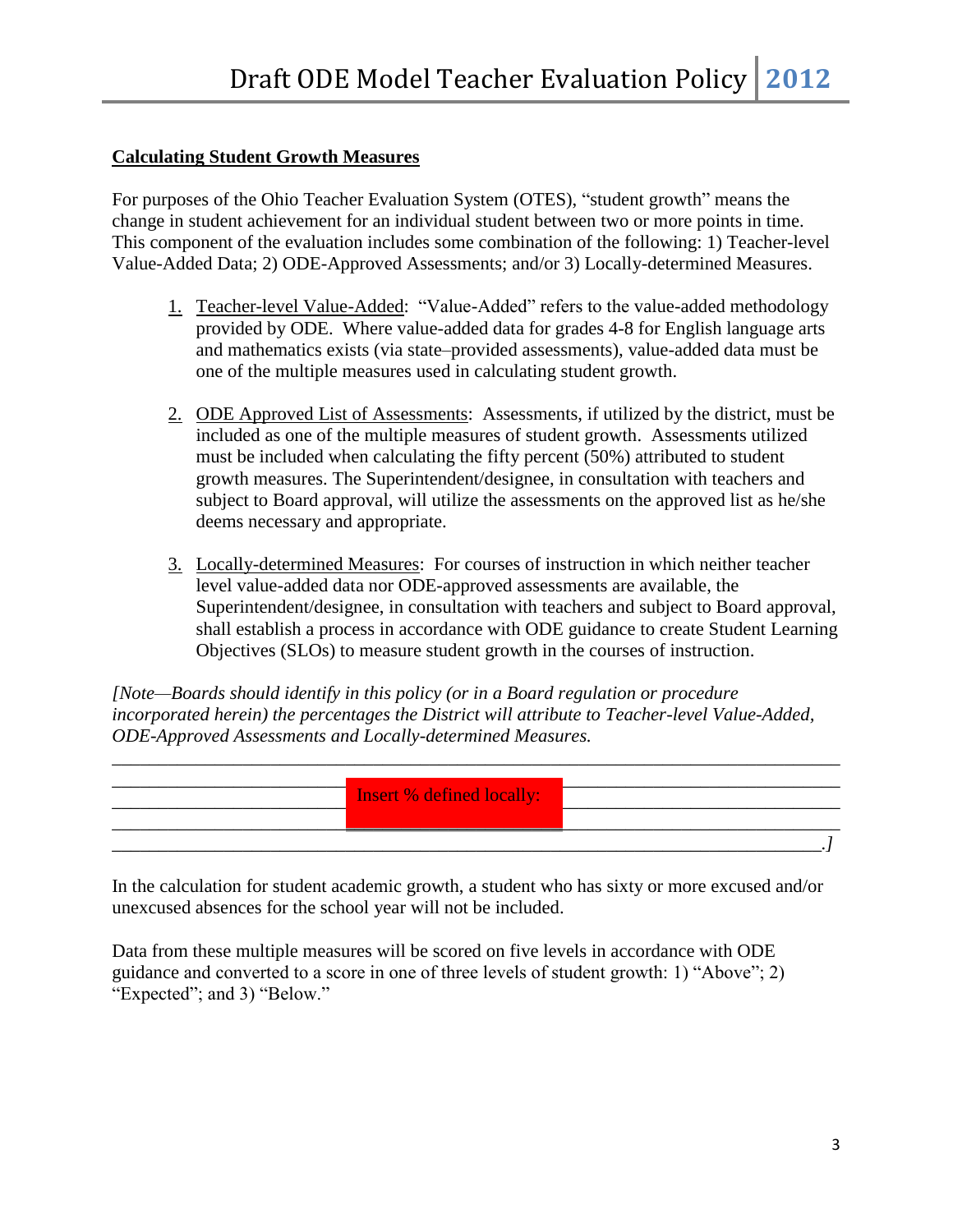### **Evaluation Timeline**

District administrators shall conduct an evaluation of each teacher subject to this policy at least annually. Each evaluation shall include: 1) Two (2) cycles of formal observations of at least thirty (30) minutes each; and 2) Periodic classroom walkthroughs by the evaluator. All teacher evaluations shall be completed by the first day of May and each teacher subject to this policy shall be provided with a written copy of the evaluation results by the tenth day of May.

For those teachers who are on limited or extended limited contracts pursuant to ORC 3319.11 and who are under consideration for nonrenewal, one evaluation consisting of at least three formal observations must be conducted annually by the first day of May. Each teacher on a limited or extended limited contract shall be provided with a written copy of the evaluation results by the tenth day of May.

*[Note—A board of education may elect, by adopting a board resolution, to only evaluate a teacher who received an effectiveness rating of "Accomplished" every two years instead of annually. The board of education may also elect, by adopting a board resolution, to require only one formal observation of an "Accomplished" teacher, provided the teacher completes a project that has been approved by the board to demonstrate the teacher's continued growth and practice at the accomplished level. Should the board of education elect to exercise either option, the board must adopt a board resolution and select which options below apply.]*

#### *Select one of the following two options:*

The Board elects to evaluate annually a teacher receiving an effectiveness rating of "Accomplished" on the teacher's most recent evaluation.

The Board elects to evaluate a teacher receiving an effectiveness rating of "Accomplished" on the teacher's most recent evaluation conducted pursuant to this policy once every two years. Any biennial evaluation conducted under this provision must be conducted and completed by the first day of May, and the teacher shall be provided with a written copy of the evaluation results by the tenth day of May.

 $-$  or  $-$ 

### *Select one of the following two options:*

The Board elects to evaluate a teacher receiving an effectiveness rating of "Accomplished" on the teacher's most recent evaluation conducted pursuant to this policy via two cycles of formal observations and periodic classroom walkthroughs.

The Board elects to evaluate a teacher receiving an effectiveness rating of "Accomplished" on the teacher's most recent evaluation conducted pursuant to this policy, via one formal observation provided the teacher completes a project that has been approved by the Board to demonstrate the teacher's continued growth and practice at the Accomplished level. The teacher must submit a proposed project to the Superintendent no later than \_\_\_\_\_\_\_\_\_, for the Superintendent to obtain the necessary Board approval.

 $-$  or  $-$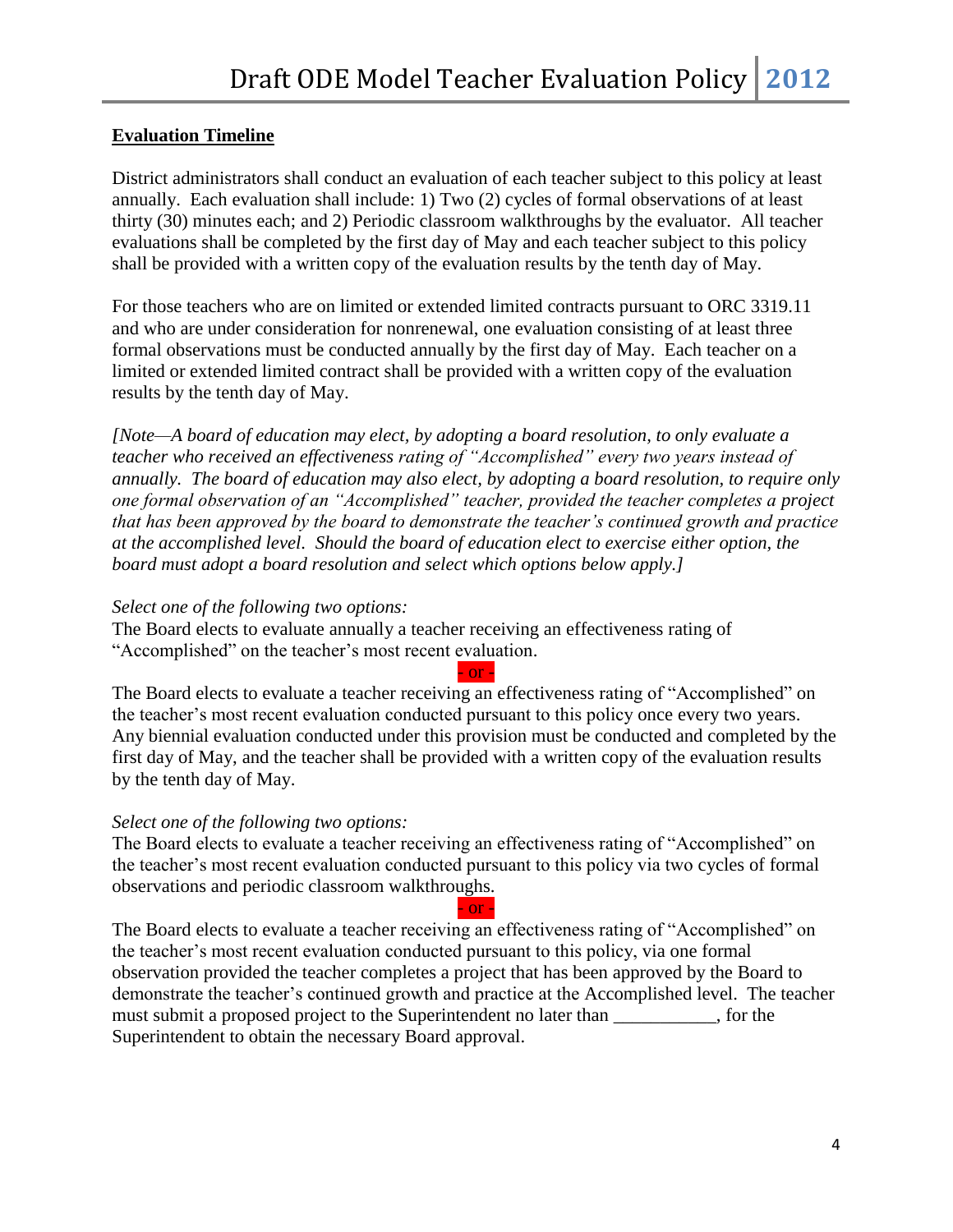## **Credentialed Evaluators**

The Board will adopt a list of approved credentialed evaluators. Each teacher evaluation conducted under this policy shall be conducted by a person: 1) who is eligible to be an evaluator in accordance with ORC 3319.111(D); and 2) who holds a credential established by ODE for being an evaluator. Every evaluator must complete state-sponsored evaluation training and is required to pass an online credentialing assessment.

### **Professional Growth and Improvement Plans**

[Note— *The State Board of Education adopted statewide evaluation framework requires boards of education to require professional growth and improvement plans for teachers depending on meeting student growth levels. The structure and components of each plan are a local decision that needs to be made by the Board, in consultation with teachers.]*

Teachers must develop professional growth or improvement plans based on the Evaluation Matrix. Teachers who meet Above-Expected levels of student growth must develop a professional growth plan and choose their credentialed evaluator for the evaluation cycle from the Board-approved list. The professional growth plan shall include the following components:

\_\_\_\_\_\_\_\_\_\_\_\_\_\_\_\_\_\_\_\_\_\_\_\_\_\_\_\_\_\_\_\_\_\_\_\_\_\_\_\_\_\_\_\_\_\_\_\_\_\_\_\_\_\_\_\_\_\_\_\_\_\_\_\_\_\_\_\_\_\_\_\_\_\_\_\_\_\_ \_\_\_\_\_\_\_\_\_\_\_\_\_\_\_\_\_\_\_\_\_\_\_\_\_\_\_\_\_\_\_\_\_\_\_\_\_\_\_\_\_\_\_\_\_\_\_\_\_\_\_\_\_\_\_\_\_\_\_\_\_\_\_\_\_\_\_\_\_\_\_\_\_\_\_\_\_\_ Insert components here:

\_\_\_\_\_\_\_\_\_\_\_\_\_\_\_\_\_\_\_\_\_\_\_\_\_\_\_\_\_\_\_\_\_\_\_\_\_\_\_\_\_\_\_\_\_\_\_\_\_\_\_\_\_\_\_\_\_\_\_\_\_\_\_\_\_\_\_\_\_\_\_\_\_\_\_\_\_.

Teachers who meet Expected levels of student growth must develop a professional growth plan collaboratively with a credentialed evaluator for the evaluation cycle from the Board-approved list. The teacher will have input on the selection of a credentialed evaluator for the evaluation cycle. The professional growth plan shall include the following components:

\_\_\_\_\_\_\_\_\_\_\_\_\_\_\_\_\_\_\_\_\_\_\_\_\_\_\_\_\_\_\_\_\_\_\_\_\_\_\_\_\_\_\_\_\_\_\_\_\_\_\_\_\_\_\_\_\_\_\_\_\_\_\_\_\_\_\_\_\_\_\_\_\_\_\_\_\_\_

\_\_\_\_\_\_\_\_\_\_\_\_\_\_\_\_\_\_\_\_\_\_\_\_\_\_\_\_\_\_\_\_\_\_\_\_\_\_\_\_\_\_\_\_\_\_\_\_\_\_\_\_\_\_\_\_\_\_\_\_\_\_\_\_\_\_\_\_\_\_\_\_\_\_\_\_\_.

\_\_\_\_\_\_\_\_\_\_\_\_\_\_\_\_\_\_\_\_\_\_\_\_\_\_\_\_\_\_\_\_\_\_\_\_\_\_\_\_\_\_\_\_\_\_\_\_\_\_\_\_\_\_\_\_\_\_\_\_\_\_\_\_\_\_\_\_\_\_\_\_\_\_\_\_\_\_ Insert components here:

Teachers who meet Below-Expected levels of student growth must comply with an improvement plan developed by the credentialed evaluator assigned by the Superintendent/designee for the evaluation cycle from the Board-approved list. The improvement plan shall include the following components:

\_\_\_\_\_\_\_\_\_\_\_\_\_\_\_\_\_\_\_\_\_\_\_\_\_\_\_\_\_\_\_\_\_\_\_\_\_\_\_\_\_\_\_\_\_\_\_\_\_\_\_\_\_\_\_\_\_\_\_\_\_\_\_\_\_\_\_\_\_\_\_\_\_\_\_\_\_\_ \_\_\_\_\_\_\_\_\_\_\_\_\_\_\_\_\_\_\_\_\_\_\_\_\_\_\_\_\_\_\_\_\_\_\_\_\_\_\_\_\_\_\_\_\_\_\_\_\_\_\_\_\_\_\_\_\_\_\_\_\_\_\_\_\_\_\_\_\_\_\_\_\_\_\_\_\_\_ Insert components here:\_\_\_\_\_\_\_\_\_\_\_\_\_\_\_\_\_\_\_\_\_\_\_\_\_\_\_\_\_\_\_\_\_\_\_\_\_\_\_\_\_\_\_\_\_\_\_\_\_\_\_\_\_\_\_\_\_\_\_\_\_\_\_\_\_\_\_\_\_\_\_\_\_\_\_\_\_.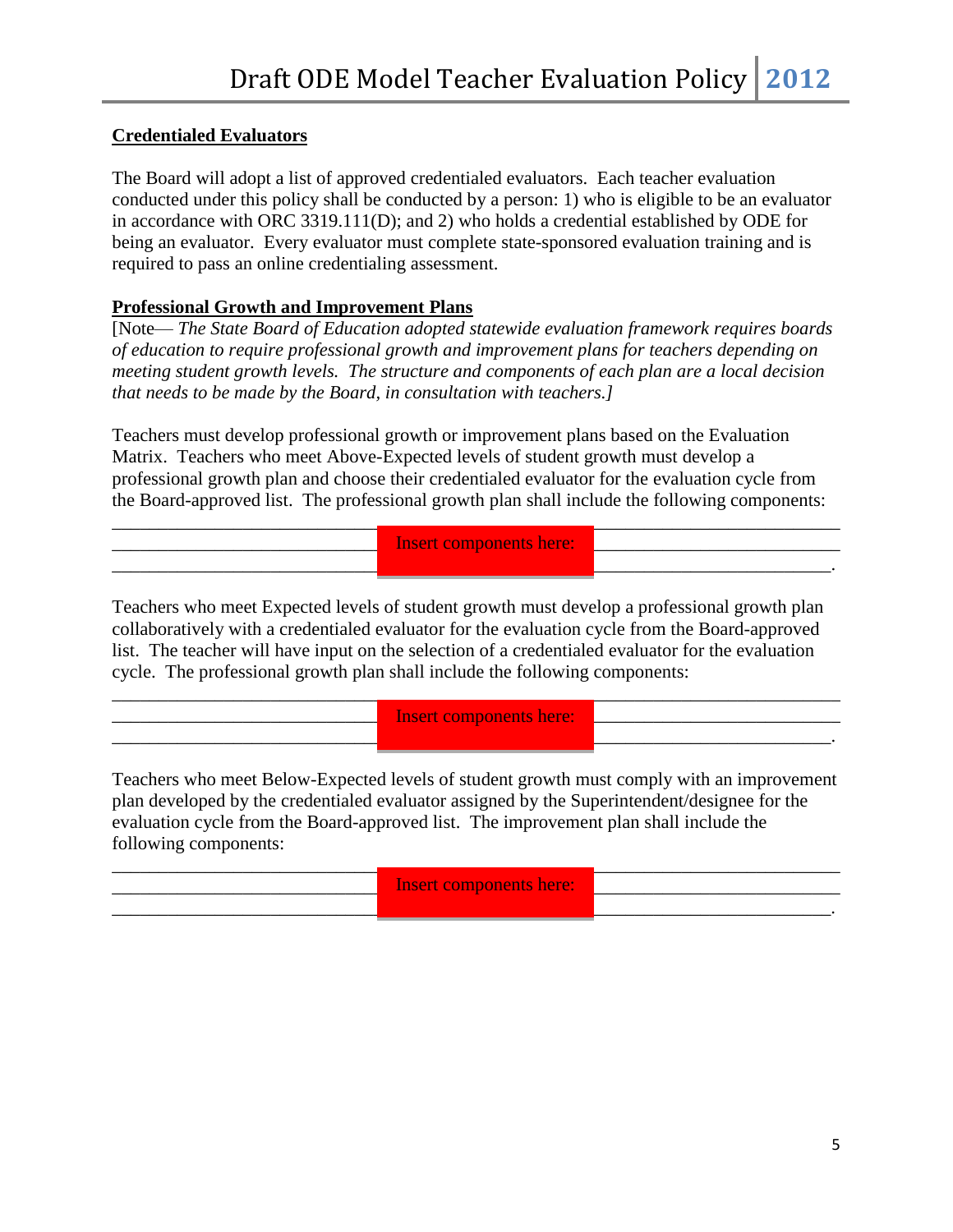## **Testing for Teachers in Core Subject Areas**

Beginning with the 2015-16 school year, teachers who teach in a "core subject area" are required to register for and take all written examinations of content knowledge selected by ODE if the teacher has received an effectiveness rating of "Ineffective" on evaluations for two of the three most recent school years. "Core subject area" means reading and English language arts, mathematics, science, foreign language, government, economics, fine arts, history, and geography.

### **Retention and Promotion Decisions**

*[Note—RC 3319.111(E) requires boards of education to include in its teacher evaluation policy procedures for using the evaluation in making retention and promotion decisions. This is a local decision that needs to be made by the Board, in consultation with District administrators and teachers. You will need to insert your procedures in the policy here (or in a Board regulation or procedure incorporated herein).]*

The Board adopts the following procedures to be used by district administrators in making retention and promotion decisions:

| <b>Insert procedures here:</b> |  |
|--------------------------------|--|
|                                |  |

Seniority shall not be a basis for making retention decisions, except when making a decision between teachers who have comparable evaluations.

# **Removal of Poorly-Performing Teachers**

*[Note—RC 3319.111(E) requires boards of education to include in their teacher evaluation policy procedures for using the evaluation in removing poorly-performing teachers. The law does not define "poorly-performing." This is a local decision that needs to be made by the Board, in consultation with teachers. You will need to insert your procedures in the policy here (or in a Board regulation or procedure incorporated herein).]*

The Board adopts the following procedures to be used by district administrators in removing poorly-performing teachers:

| <b>Insert procedures here:</b> |  |
|--------------------------------|--|
|                                |  |